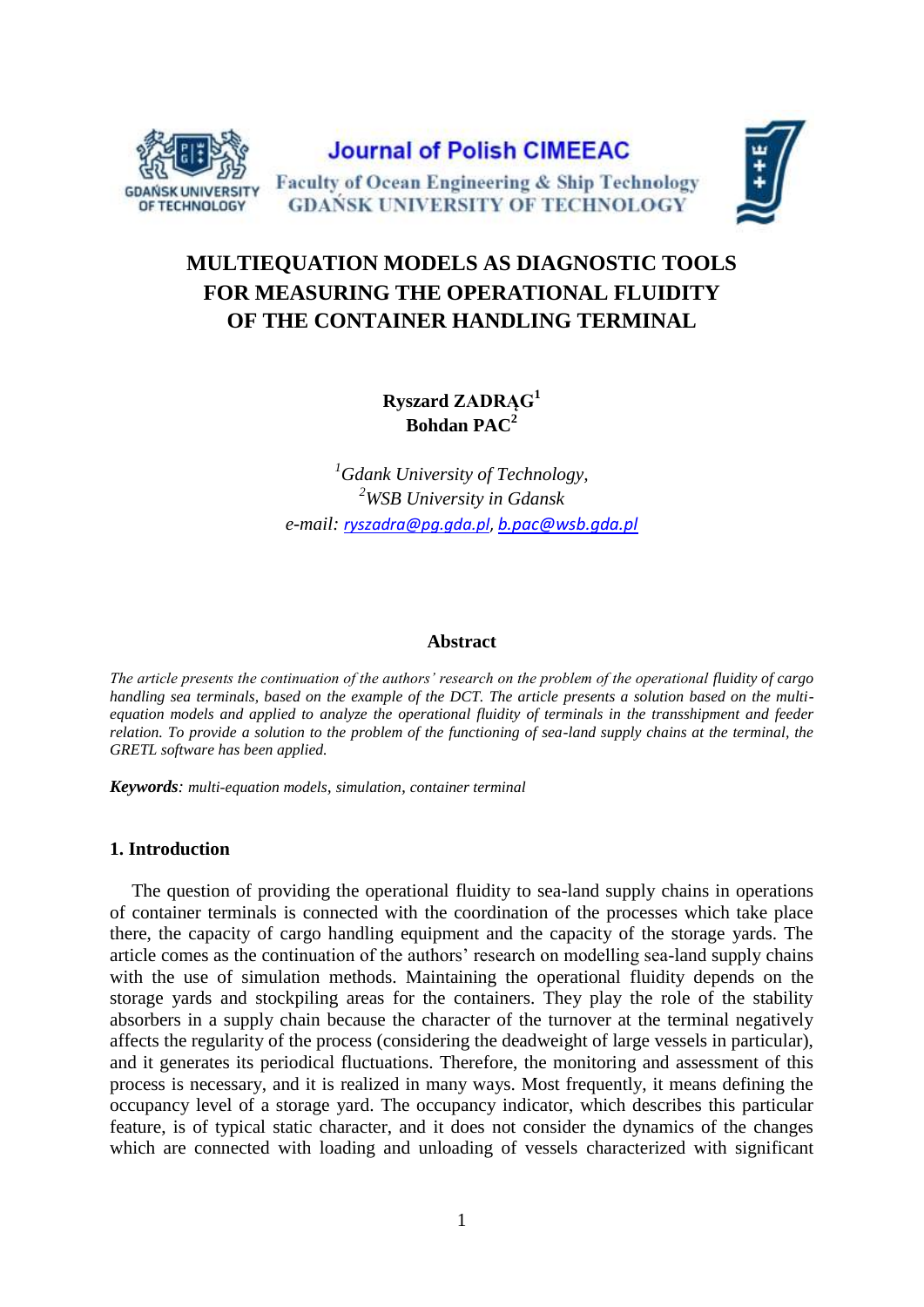deadweight (such as Maersk vessels). The changes of this indicator present some noticeable deviations, however they do not come as the measure of the process.

As such, applying the static models, where the handling operation of the terminal is recorded on a daily basis, resulted in a significant irregularity of processes related to large vessel handling. It negatively affected the correlation of indicators concerning the occupancy of the quay and storage yard. Considering the abovementioned facts, the real hourly-based form of recording handling operations was assumed for further research. This form guarantees not only the operational fluidity of the terminal, but it also eliminates significant deviations concerning the occupancy of its storage yards.

The article aims at the construction of a model concerning the functioning of a supply chain in a sea container terminal, in the following relations: export-import, import-export. The assumed level of transshipment transportation must be also taken into consideration with the abovementioned hourly-based form of container handling records. The model could also pertain to a situation in which the dynamics of material fluidity must be considered when the delays of the means of road transport supporting the container supply chain appear, and there might be some cargo pile-up. In such cases, it is necessary to provide tools which will allow us to monitor the processes and to manage them in a better way by making decisions which involve less risk. The authors decided to solve the following research problem: how to formulate a task which refers to process modelling in such a way that could satisfactorily adjust the model to the real processes. Considering its simplicity, the multi-equation model method has been applied. The working hypothesis to be proved was stated as follows: the application of the multi-equation model method to the analysis of the operational fluidity of sea container terminals allows us to provide satisfying forecasts of the occupancy levels of storage yards, depending on the occupancy levels of the quays where vessel handling operations take place. To solve this research problem and to prove the working hypothesis, the following research tasks were carried out:

- The multi-equation model of dynamic processes was identified;
- The model of storage yard occupancy of a sea container terminal was constructed;
- The operational fluidity of a terminal in the sea-land supply chain was analyzed with the use of the multi-equation methods.

## **2. The identification of the multi-equation model of dynamic processes**

A sea-land supply chain at a container terminal – as a whole and as its particular partial processes, that is namely: vessel loading-unloading, cargo feeder transport realized by the road and railway means of transport from the terminal – is realized in time, and it has a dynamic character. Applying the multi-equation model allows us to describe it with a system of linear difference equations [1]. Since the measurement of the supply chain and its processes is of discrete character (daily or hourly flows are measured), a discrete signal in time (a time series) is a function, the domain of which is a set of integers. So, a discrete signal in time is a sequence of numbers. The sequences of this type will be presented further in the function notation *<sup>x</sup>*[*k*].

The  $x[k]$  signal which is discrete in time is often determined by sampling of the  $x(t)$  signal which is continuous in time. If sampling is of the even periodic character, then  $x[k] = x(kT)$ . The T constant is referred to as the sampling interval. The course of a dynamic process in time depends not only on the value of perturbations at the present moment but also on the value of such perturbations in the past. Therefore, a dynamic process/system has memory in which the results of past impacts are collected.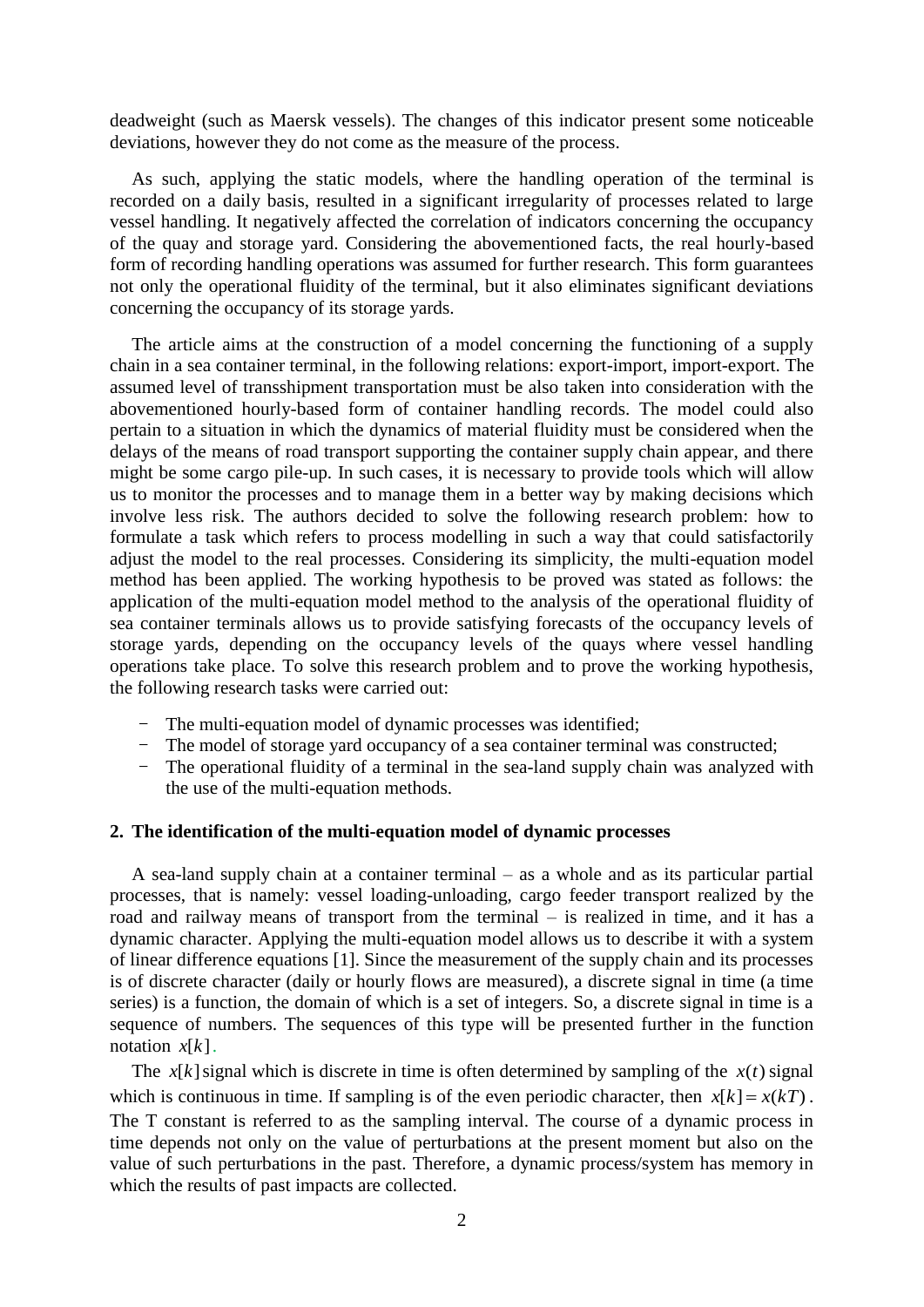The relations between the input signals  $x_1[k], x_2[k], \dots, x_n[k]$  and the output signals  $y_1[k], y_2[k], \dots, y_m[k], k = 0,1,2,\dots$  can be described with the use of a system of the linear difference equations.

 $\left[ y_m[k+1] = a_{m1}y_1[k] + a_{m2}y_2[k] + \cdots + a_{mm}y_m[k] + b_{m1}x_1[k] + b_{m2}x_2[k] + \cdots + b_{mn}x_n[k] + \xi_m\right]$ I I I ∤ ſ  $y_2[k+1] = a_{21}y_1[k] + a_{22}y_2[k] + \cdots + a_{2m}y_m[k] + b_{21}x_1[k] + b_{22}x_2[k] + \cdots + b_{2n}x_n[k] + \xi_2$  $y_1[k+1] = a_{11}y_1[k] + a_{12}y_2[k] + \cdots + a_{1m}y_m[k] + b_{11}x_1[k] + b_{12}x_2[k] + \cdots + b_{1n}x_n[k] + \xi_1$ ........................................................................................................................... (1) where:

 $y_i[k], i = 1,2,...,m$  - the values of the output signals at the k moment,

 $x_j[k]$ ,  $j = 1,2,...,n$  - the values of the input signals at the k moment,

 $a_{ij}$  – is the coefficient which appears in the i<sup>th</sup> equation at the j<sup>th</sup> output signal, *i*, *j* = 1,2, ···, *m* 

 $b_{ij}$ - is the coefficient which appears in the i<sup>th</sup> equation at the j<sup>th</sup> input signal,  $i = 1, 2, \dots, m, \quad j = 0, 1, \dots, n$ 

 $\xi_i$  - is the non-observable random factor in the i<sup>th</sup> equation;

The system of equations (1) can be formulated as a matrix.

$$
\mathbf{y}[k+1] = \mathbf{A}\mathbf{y}[\mathbf{k}] + \mathbf{B}\mathbf{x}[\mathbf{k}] + \xi
$$
 (2)

where:

$$
\mathbf{B} = \begin{bmatrix} b_{11} & b_{12} & \cdots & b_{1m} \\ b_{21} & b_{22} & \cdots & b_{2m} \\ \cdots & \cdots & \cdots & \cdots \\ b_{m1} & b_{m2} & \cdots & b_{mm} \end{bmatrix}, \quad \mathbf{A} = \begin{bmatrix} a_{11} & a_{12} & \cdots & a_{1n} \\ a_{21} & a_{22} & \cdots & a_{2n} \\ \cdots & \cdots & \cdots & \cdots \\ a_{m1} & a_{m1} & \cdots & a_{mn} \end{bmatrix},
$$

$$
\mathbf{y}[k] = \begin{bmatrix} y_1[k] \\ y_2[k] \\ \cdots \\ y_n[k] \end{bmatrix}, \quad \mathbf{y}[k+1] = \begin{bmatrix} y_1[k+1] \\ y_2[k+1] \\ \cdots \\ y_m[k+1] \end{bmatrix}, \quad \mathbf{x}[k] = \begin{bmatrix} x_1[k] \\ x_2[k] \\ \cdots \\ x_n[k] \end{bmatrix}, \quad \xi = \begin{bmatrix} \xi_1 \\ \xi_2 \\ \vdots \\ \xi_m \end{bmatrix}.
$$

with further denotation:

$$
\mathbf{C} = \begin{bmatrix} c_{11} & c_{12} & \cdots & c_{1m} & c_{1m+1} & c_{1m+2} & \cdots & c_{1m+n} \\ c_{21} & c_{22} & \cdots & c_{2m} & c_{2m+1} & c_{2m+2} & \cdots & c_{2m+n} \\ \vdots & \vdots & \ddots & \vdots & \vdots & \vdots & \ddots & \vdots \\ c_{m1} & c_{m1} & \cdots & c_{mn} & c_{mm} & c_{mm+1} & \cdots & \pi_{mm+n} \end{bmatrix}, \quad \mathbf{\eta} = \begin{bmatrix} \eta_1 \\ \eta_2 \\ \vdots \\ \eta_m \end{bmatrix},
$$

$$
c_{i\nu}[k] = b_{i\nu}[k], \text{ dla } \nu = 1, 2, \dots, m, \qquad c_{i\nu}[k] = a_{i\nu}[k], \quad \text{ dla } \nu = m + 1, m + 2, \dots, m + n, \tag{3}
$$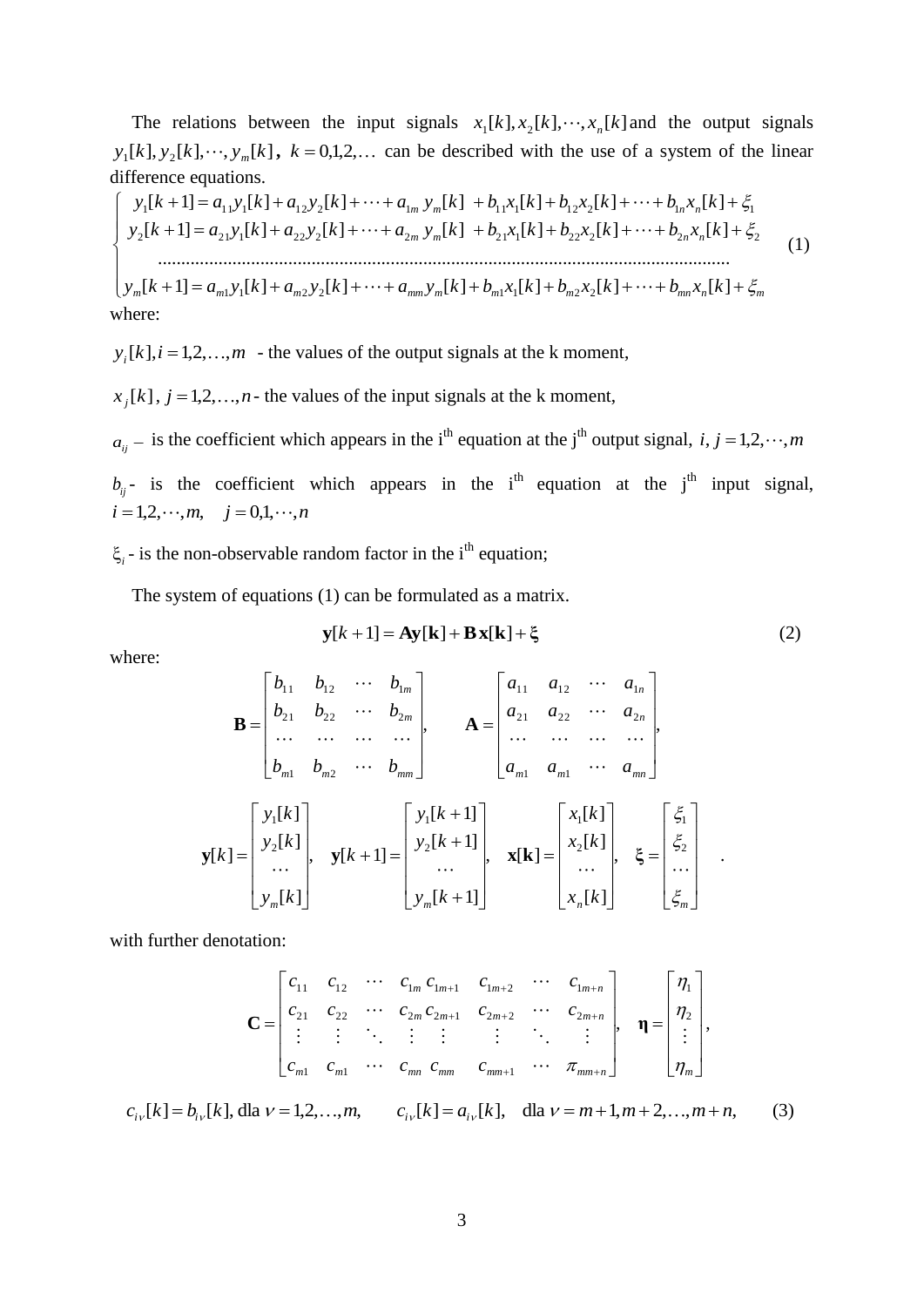$$
\mathbf{z}[k] = \begin{bmatrix} z_1[k] \\ \vdots \\ z_m[k] \\ z_{m+1}[k] \\ \vdots \\ z_{m+n}[k] \end{bmatrix} ,
$$

$$
z_{\nu}[k] = y_{\nu}[k], \text{ dla } \nu = 1, 2, \dots, m, \qquad z_{\nu}[k] = x_{\nu-m}[k], \quad \text{ dla } \nu = m+1, m+2, \dots, m+n,
$$

The equation system (1) and the functionals (3) can be presented in their reduced form as

$$
\mathbf{y}[k+1] = \mathbf{C}\mathbf{z}[k] + \mathbf{\eta} \tag{4}
$$

The identification of the equation system (1) will be understood as a question concerning the selection of coefficients, with the consideration of the values determined by the measurements performed on a real object. These are the values of:

 $\tilde{x}_1[k], \tilde{x}_2[k], \cdots, \tilde{x}_n[k], \quad k = 0, 1, 2, \cdots, N$  input signals  $x_1, x_2, \ldots, x_n$ and the values of

 $\widetilde{y}_1[k], \widetilde{y}_2[k], \cdots, \widetilde{y}_m[k], \quad k = 0, 1, 2, \cdots, N + 1$  output signals  $y_1, y_2, \cdots, y_m$ , at the moments  $t_k = kT$ .

The measurement values can be presented as the following matrix (5)

$$
\widetilde{\mathbf{X}} = [e_1 | e_2 | \dots | e_m | e_{m+1} | e_{m+2} | \dots | e_{m+n}] = \begin{bmatrix} \widetilde{y}_1[0] & \widetilde{y}_2[0] & \cdots & \widetilde{y}_m[0] & \widetilde{x}_1[0] & \cdots & \widetilde{x}_n[0] \\ \widetilde{y}_1[1] & \widetilde{y}_2[1] & \cdots & \widetilde{y}_m[1] & \widetilde{x}_1[1] & \cdots & \widetilde{x}_n[1] \\ \vdots & \vdots & \vdots & \vdots & \vdots & \vdots & \vdots \\ \widetilde{y}_1[N] & \widetilde{y}_2[N] & \cdots & \widetilde{y}_m[N] & \widetilde{x}_1[N] & \cdots & \widetilde{x}_n[N] \end{bmatrix}
$$

The coefficients  $b_{i1},...,b_{i_m},a_{i_{m+1}}...,a_{i_{m+n}}, i = 1,2,...,m$  of the equation system presented above will be selected so that the functionals (6)

$$
J_i(b_{i1},...b_{im}a_{im+1},...,a_{i(m+n)}) = \sqrt{\sum_{k=1}^N (a_{i1}\widetilde{y}_1[k]+...+a_{im}\widetilde{y}_m[k]+b_{im+1}\widetilde{x}_1[k]...+b_{i(m+n)}\widetilde{x}_n[k]-\widetilde{y}_i[k+1])^2},
$$

can reach the minimum for  $i = 1,2,...m$ 

Considering the denotations (2) assumed above, the functionals (5) can be stated in the following form (6):

$$
J_i(c_{i1}, c_{i2},...,c_{i(m+n)}) = \sqrt{\sum_{k=0}^{N} (c_{i1}\tilde{z}_1[k] + ... + c_{im}\tilde{z}_m[k] + c_{im+1}\tilde{z}_{m+1}[k]... + c_{i(m+n)}\tilde{z}_{m+n}[k] - \tilde{y}_i[k+1])^2},
$$
  
\n $i = 1,2,...m,$   
\n $\tilde{z}_\nu[k] = \tilde{y}_\nu[k],$  for  $\nu = 1,2,...,m,$   
\n $\tilde{z}_\nu[k] = \tilde{x}_{\nu-m}[k],$  for  $\nu = m+1, m+2,...,m+n.$ 

Actually, the matrix (4) comes as a system of vectors which are linearly independent in the Hilbert space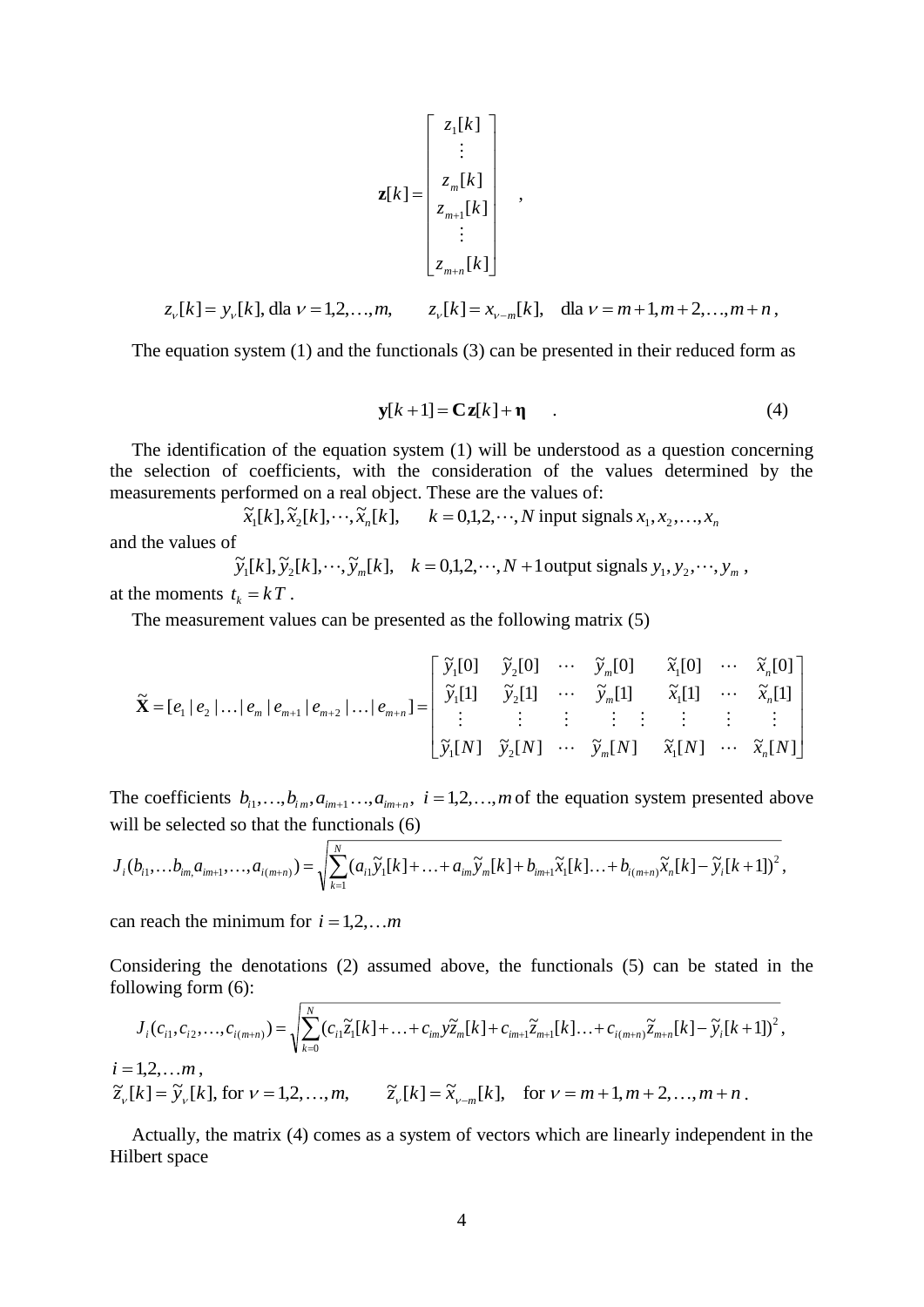$$
\mathbf{e}_{1} = \begin{bmatrix} \tilde{y}_{1}[0] \\ \tilde{y}_{1}[1] \\ \vdots \\ \tilde{y}_{1}[N] \end{bmatrix}, \mathbf{e}_{2} = \begin{bmatrix} \tilde{y}_{2}[0] \\ \tilde{y}_{2}[1] \\ \vdots \\ \tilde{y}_{2}[N] \end{bmatrix}, \dots, \mathbf{e}_{m} = \begin{bmatrix} \tilde{y}_{m}[0] \\ \tilde{y}_{m}[1] \\ \vdots \\ \tilde{y}_{m}[N] \end{bmatrix}, \mathbf{e}_{m+1} = \begin{bmatrix} \tilde{x}_{1}[0] \\ \tilde{x}_{1}[1] \\ \vdots \\ \tilde{x}_{1}[N] \end{bmatrix}, \dots, \mathbf{e}_{m+n} = \begin{bmatrix} \tilde{x}_{n}[0] \\ \tilde{x}_{n}[1] \\ \vdots \\ \tilde{x}_{n}[N] \end{bmatrix}.
$$
 (7)

The question of selecting the best model from the group of equations (7), in terms of the minimization of the quality identifying indicators, was solved with the use of the orthogonal projection theorem [6]. Considering the extensive character of the question, the transformations leading to the equation in its matrix form were omitted.

where:

$$
\mathbf{G}(\mathbf{C}_i^0)^T = \mathbf{W}_i,\tag{8}
$$

**X X** ~ <sup>~</sup> [ ] [ ] ~ [ ] [ ] ~ [ ] [ ] [ ] ~ [ ] ~[ ] [ ] ~ [ ] [ ] ~ [ ] [ ] ~ [ ] ~ [ ] ~[ ] [ ] ~ [ ] [ ] [ ] [ ] ~ [ ] ~ [ ] [ ] [ ] [ ] [ ] [ ] [ ] [ ] ~ [ ] 0 0 1 0 0 1 1 1 1 1 0 1 0 1 1 0 0 1 0 0 1 0 1 0 1 1 1 0 1 1 *T N k N k N k m n N k N k N k N k N k N k n m N k m N k m m N k m N k N k N k m N k y k <sup>x</sup> k y k <sup>x</sup> k <sup>x</sup> k <sup>x</sup> k <sup>x</sup> k <sup>x</sup> k y k <sup>x</sup> k y k <sup>x</sup> k <sup>x</sup> k <sup>x</sup> k <sup>x</sup> k <sup>x</sup> k y k y k y k y k <sup>x</sup> k y k <sup>x</sup> k y k y k y k y k y k <sup>x</sup> k y k <sup>x</sup> k y k G* [ 1] ~[ ] ~ [ 1] [ ] [ 1] [ ] [ 1] ~[ ] [ 1] ( ) , 0 0 1 0 1 0 1 0 0 1 0 *k y k <sup>x</sup> k y k <sup>x</sup> k y k y k y k y k c c c c i T N k i <sup>n</sup> N k i N k i <sup>n</sup> N k i i im <sup>n</sup> im im i T <sup>i</sup>* **C W X y** 

So, the matrix equation (8) can be presented in the following form:

$$
(\widetilde{\mathbf{X}}^T \widetilde{\mathbf{X}})(\mathbf{C}_i^o)^T = \widetilde{\mathbf{X}}^T \widetilde{\mathbf{y}}_i[k+1]
$$
\n(9)

Hence:

$$
(\mathbf{C}_{i}^{\circ})^{T} = (\widetilde{\mathbf{X}}^{T} \widetilde{\mathbf{X}})^{-1} \widetilde{\mathbf{X}}^{T} \widetilde{\mathbf{y}}_{i}[k+1], \quad i = 1, 2, \cdots, m \quad . \tag{10}
$$

Therefore, the optimal coefficients

$$
c_{ij}^0
$$
,  $i = 1, 2, ..., m$ ,  $j = 1, ..., m, m + 1, ..., m + n$ .

of the reduced form of the model (6) can be determined with the use of the equation:

$$
(\mathbf{C}^0)^T = (\widetilde{\mathbf{X}}^T \widetilde{\mathbf{X}})^{-1} \widetilde{\mathbf{X}}^T \widetilde{\mathbf{Y}} [k+1]
$$
(11)

 $(N+1)\times(m+n)$  $\widetilde{\mathbf{X}}_{(N+1)\times(m+n)}$  the matrix of the measurement values of the signals  $y_1, y_2, \ldots, y_n, x_1, x_2, \ldots, x_m$ ,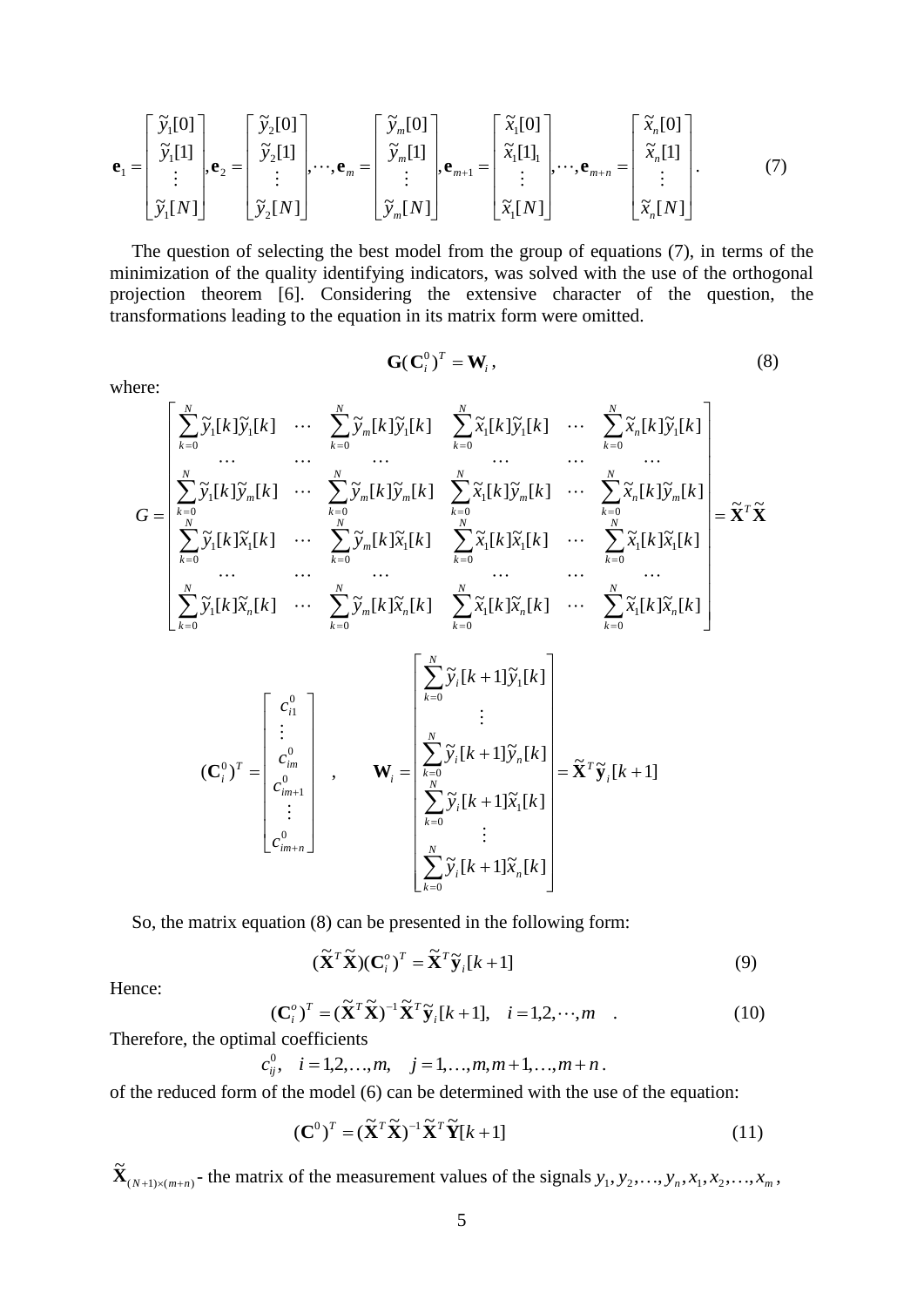*T*  $(m+n)\times(N+1)$  $\tilde{\mathbf{X}}_{(m+n)\times(N+1)}^T$  the matrix transposed to the matrix of the measurement values of the input signals,

1  $(\widetilde{\mathbf{X}}^T \widetilde{\mathbf{X}})_{(N+1)\times (N+1)}^{-1}$  $\widetilde{\mathbf{X}}^T \widetilde{\mathbf{X}} \widetilde{\mathbf{C}}_{(N+1) \times (N+1)}$  - the matrix invertible to the Gram's  $\mathbf{G}_{(N+1) \times (N+1)}$ , matrix,

 $\tilde{\mathbf{Y}}_{(N+1)\times m}[k+1]$ -the matrix of the measurement values of the output signals  $y_1, y_2, ..., y_m$ 

*T*  $m \times (N+1)$  $\widetilde{\mathbf{Y}}_{m \times (N+1)}^T$  - the matrix transposed to the matrix of the measurement values of the output signals,

 $N$  – the number of measurements, n – the number of the input signals, m – the number of the output signals.

#### **3. The model of the storage yard occupancy at a sea container terminal**

The research was carried out at the DCT Gdańsk during the subsequent 16 days. The experimental material was collected in the result of direct observations, and a model of the cargo turnover at the terminal was constructed. Then the model was applied to the simulation of the vessel traffic with the use of the Monte Carlo method [4]. The assumed methodology allowed the authors to obtain significant convergence of the simulation results and the empirical material. The length of vessels was assumed as an independent variable of the model. It was also an argument which decided about the number of the incoming vessels and the time in which they were handled: loaded and unloaded. The reason for that was the fact that the analyzed cargo handling capacity of the container terminal mainly depends on the exploitation intensity of the cargo handling infrastructure. The capacity of this infrastructure results from the length of the quays and the number of cargo handling berths. Accepting the length of a vessel as an independent variable leads to analyzing the occupancy level of the storage yards of the terminal, depending on the size of daily container cargo turnovers, in terms of the import-export relation, during the forecast time. They determine the demand for the road means of transport [5].

Despite this, seeing the daily records of the container turnover, the sudden increase in their number will still take place; only the intensity of this operation will decrease. In fact, this increase in the volume of containers doesn't take place, as the loading and unloading is carried out fluidly. As such, it seems that the best solution in terms of modelling the dynamics of changes in storage yard occupancy will be an hourly-based operation record. In this way the use of the term "a stream of containers" will be well-grounded. The container streams will determine the intensity of the container turnover at the storage yard. It is therefore necessary to consider the fact that there are three streams of containers in the daily turnover, namely:

- the stream of containers which participate only in sea cargo handling (they do not leave the storage yard) – that is: they participate in transshipment – it was assumed that they come as 60% of the total number of containers;
- The stream of containers which are handled by the means of road transport they come as 65% of the turnover of containers which are transported to and from the terminal by road transport;
- The stream of containers which are handled by the means of railway transport they come as 35% of the turnover of containers which are transported to and from the terminal by railway transport.

Additionally, it is possible to consider some delays in the land turnover. They can result in some pile-up in the flow of the container streams at the storage yard. It is particularly significant when a big percentage of the storage yard occupancy or optimization of storage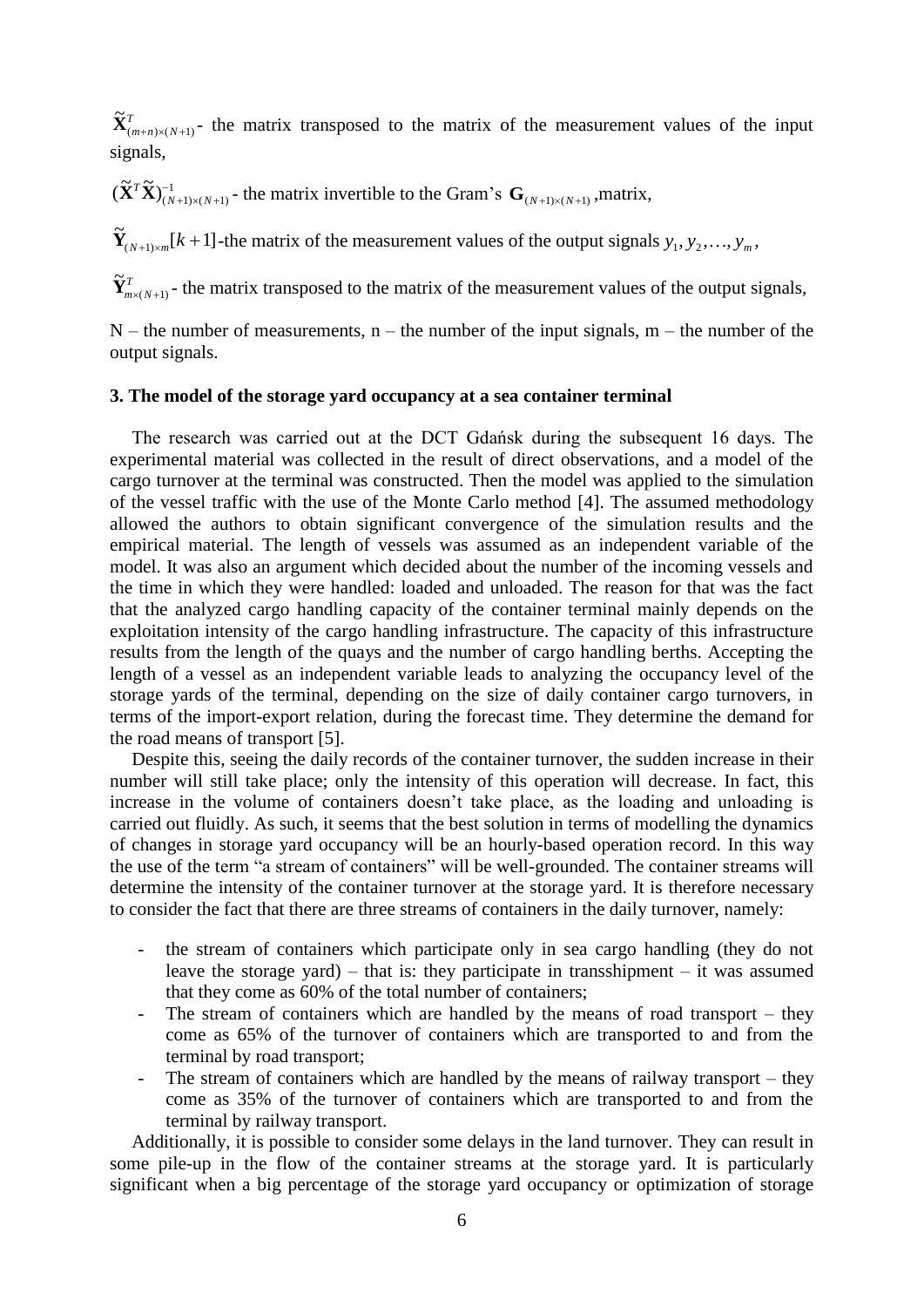areas is concerned. For the modelling the maximal values of the pile-up coefficients were assumed: for the road transport the pile-up coefficient was  $-1.5$  and for the railway transport it was  $-1.3$ . In the case of the stream of the containers  $x2$  outgoing the storage yard, a minus sign (-) was applied to provide clear understanding.

Having all the above factors specified, a new model was presented (Fig. 1).



Source: the authors' own studies

In the above model, the following streams of containers have been identified:

- $x_1$  the number of containers incoming the storage yard [pcs];
- $x<sub>2</sub>$  the number of containers outgoing the storage yard [pcs];
- *y<sup>1</sup>* the occupancy of the storage yard at the initial occupancy at the level of 50% [pcs].
- *y2 -* the container turnover in the maritime transit [pcs];
- *y3 -* the container turnover in the road transport [pcs];
- *y4 -* the container turnover in the railway transport [pcs].

## **4. The analysis of the operational fluidity of a cargo handling terminal.**

The model presented in the previous section of the article was described by the system of equations which is analogical to (1):

$$
y_{1}[k+1] = b_{0} + b_{11}x_{1}[k] + b_{12}x_{2}[k] + a_{13}y_{3}[k] + a_{14}y_{4}[k] + \xi
$$
  
\n
$$
y_{2}[k+1] = b_{0} + b_{21}x_{1}[k] + b_{22}x_{2}[k] + a_{23}y_{3}[k] + a_{24}y_{4}[k] + \xi
$$
  
\n
$$
y_{3}[k+1] = b_{0} + b_{31}x_{1}[k] + b_{32}x_{2}[k] + a_{31}y_{1}[k] + a_{34}y_{4}[k] + \xi
$$
  
\n
$$
y_{4}[k+1] = b_{0} + b_{41}x_{1}[k] + b_{42}x_{2}[k] + a_{41}y_{1}[k] + a_{43}y_{3}[k] + \xi
$$
\n(14)

Also, as in the previously presented model, the estimation of the equation coefficients of the particular output variables was provided with the use of the least squares method. The parameters of the estimation are presented in Table 1, 2, 3, and 4.

| Tub. 1. The estimation of the aependent yf variable with the use of the teast squares method |             |          |                |           |                |  |
|----------------------------------------------------------------------------------------------|-------------|----------|----------------|-----------|----------------|--|
|                                                                                              | Coefficient |          | Standard error | t-Student | p significance |  |
| const                                                                                        | $b_0$       | 9654,38  | 4,25005        | 2271,5900 | < 0,00001      |  |
| $x1_1$                                                                                       | $b_{11}$    | 0,570112 | 0.0210971      | 27,0232   | < 0,00001      |  |
| $x^2-1$                                                                                      | $b_{12}$    | 0.329675 | 0,0235174      | 14,0183   | < 0,00001      |  |
| $y3_1$                                                                                       | $a_{13}$    | 0,879112 | 0,0767075      | 11,4606   | < 0,00001      |  |
| $y4_1$                                                                                       | $a_{14}$    | 0,971462 | 0,155255       | 6,2572    | < 0,00001      |  |

*Tab. 1. The estimation of the dependent y1 variable with the use of the least squares method*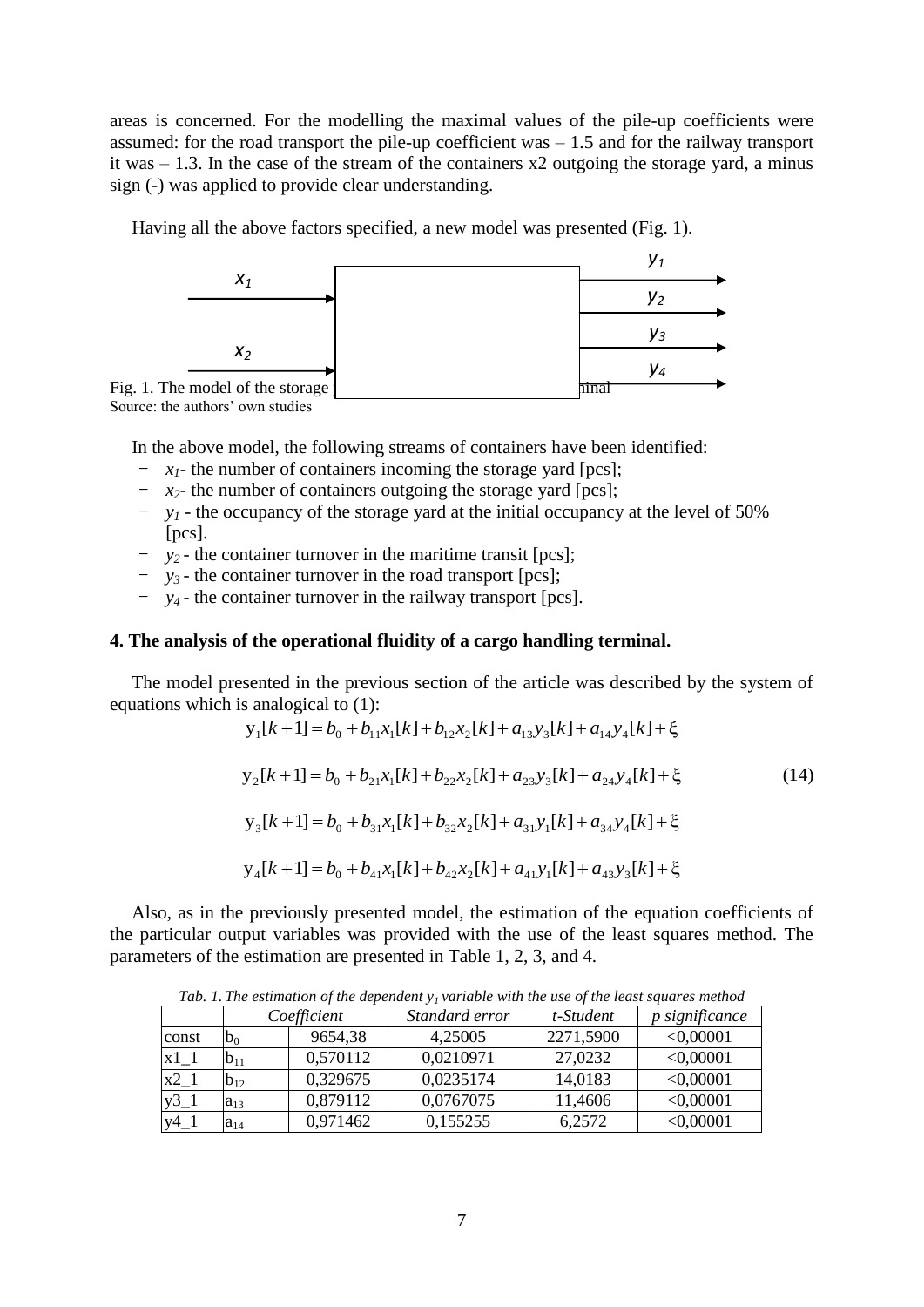| Tub. 2. The estimation of the dependent y variable with the use of the teast squares method |          |             |                |           |                       |  |
|---------------------------------------------------------------------------------------------|----------|-------------|----------------|-----------|-----------------------|--|
|                                                                                             |          | Coefficient | Standard error | t-Student | <i>p</i> significance |  |
| const                                                                                       | $b_0$    | 9653,64     | 3,94462        | 2447,2936 | < 0,00001             |  |
| $x1_1$                                                                                      | $b_{21}$ | 0,555468    | 0.0195809      | 28,3678   | < 0,00001             |  |
| $x^2-1$                                                                                     | $b_{22}$ | 0,351168    | 0.0218273      | 16,0884   | < 0,00001             |  |
| $y3_1$                                                                                      | $a_{23}$ | 0,0867545   | 0,0711947      | 1,2186    | 0,22376               |  |
| $y4_1$                                                                                      | $a_{24}$ | $-0,264657$ | 0,144097       | $-1,8367$ | 0,06703               |  |

*Tab. 2. The estimation of the dependent y2 variable with the use of the least squares method*

*Tab. 3. The estimation of the dependent y3 variable with the use of the least squares method*

|        | Coefficient |             | Standard error | t-Student  | <i>p</i> significance |
|--------|-------------|-------------|----------------|------------|-----------------------|
| const  | $b_0$       | $-7811,23$  | 211,746        | $-36,8896$ | < 0,00001             |
| $x1$ 1 | $b_{31}$    | $-0,492549$ | 0.0152679      | $-32,2605$ | < 0,00001             |
| $x2_1$ | $b_{32}$    | $-0,326617$ | 0,00973906     | $-33,5368$ | < 0,00001             |
|        | $a_{31}$    | 0,809479    | 0.0219116      | 36,9429    | < 0,00001             |
| $y4_1$ | $a_{34}$    | $-0,447171$ | 0,0589745      | $-7,5824$  | < 0,00001             |

*Tab. 4. The estimation of the dependent y4 variable with the use of the least squares method*

|         | Coefficient |             | Standard error | t-Student  | p significance |
|---------|-------------|-------------|----------------|------------|----------------|
| const   | $b_0$       | $-8431,78$  | 240,015        | $-35,1303$ | < 0,00001      |
| $x1_1$  | $b_{41}$    | $-0,502781$ | 0,0165117      | $-30,4499$ | < 0,00001      |
| $x^2-1$ | $b_{42}$    | $-0,368192$ | 0,00917027     | $-40,1506$ | < 0,00001      |
|         | $a_{41}$    | 0,873811    | 0,0248615      | 35,1472    | < 0,00001      |
|         | $a_{43}$    | $-0,890932$ | 0,0330604      | $-26,9486$ | < 0,00001      |

The final system of equation (14) is the following:

 $y_1[k+1] = 9654,38 + 0,570112x_1 + 0,329675x_2 + 0,879112y_3 + 0,971462y_4$ 

$$
y_2[k+1] = 9653,64 + 0,555468x_1 + 0,351168x_2 + 0,0867545y_3 - 0,264657y_4
$$

$$
y_3[k+1] = -7811,23 - 0,492549x_1 - 0,326612x_2 + 0,809479y_1 - 0,447171y_4
$$

$$
y_4[k+1] = -8431,78 - 0.502781x_1 - 0.368192x_2 + 0.873811y_1 - 0.890932y_3
$$

The convergence of the model and the empirical results is proved by the measure of fitting, which was assumed in the previous analysis based on the value of the coefficient of the relative variance (13). Its values, especially for the  $y<sub>I</sub>$  i  $y<sub>2</sub>$  variables are respectively 0.4 and 0.3% which clearly indicates the accurate fitting. The graphic form of the fitting for the  $y<sub>1</sub>$ variable, that is the occupancy level of the storage yard at the initial 50% of the occupancy level of the yard, and the *y2,* that is the turnover of containers in transshipment, is presented in Fig. 2 and Fig. 3.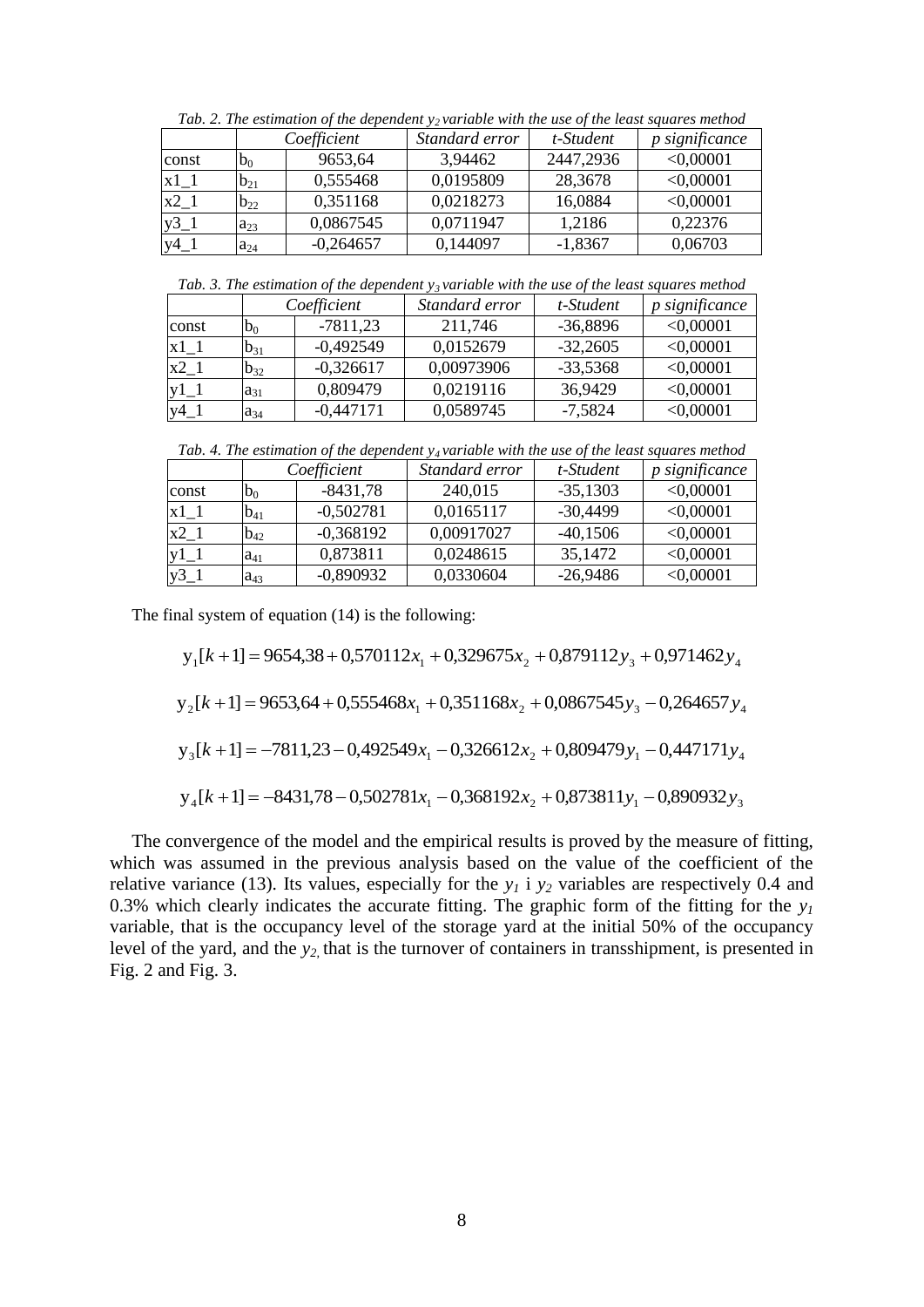

*Fig. 2. Graphical presentation of the fitting of the y<sup>1</sup> variable showing the storage yard occupancy at the initial 50% of the storage yard occupancy*



Empirical and equalised values of the  $y_2$  variable

*Fig. 3. Graphical presentation of the fitting of the y<sup>2</sup> variable showing the turnover of containers in transshipment*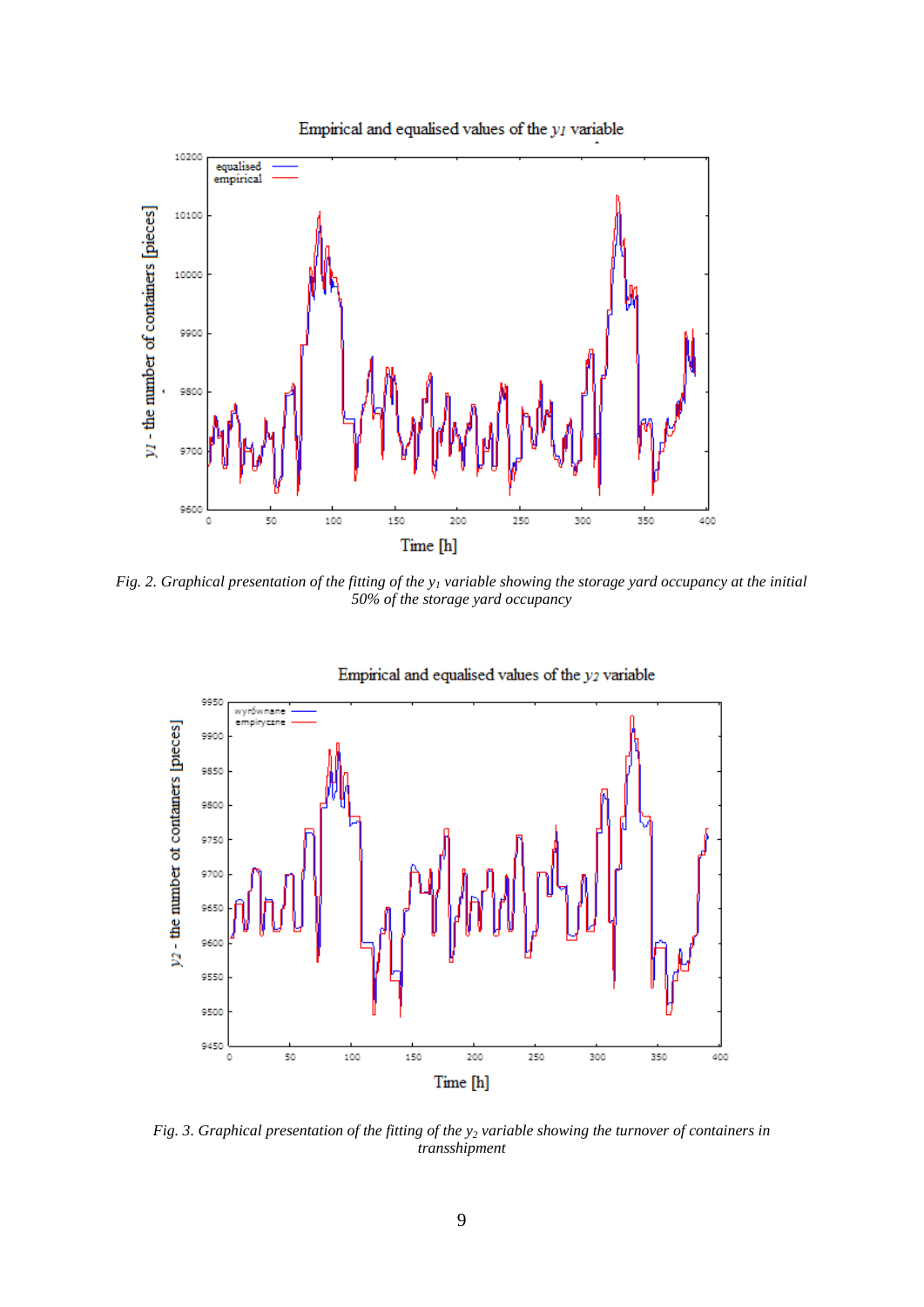In the case of the  $y_3$  and  $y_4$  variables however, the values of the relative variance coefficient are much higher, at the level of 18%, but the values of the average standard deviation as well as the value of the standard error of the residuals are low. The average standard deviation for the  $y_3$  and  $y_4$  variables is respectively 40.88 and 22.04; the standard error of the residuals presents the values of 11,71 and 6,57. The coefficient of the relative variance presents high values because of the smaller streams (smaller turnover) of containers in the road and railway transport in comparison to the transshipment. The maximum hourlybased turnover of containers coming from the road and railway transport is respectively 152 and 82 containers. Therefore, considering the  $y_3$  and  $y_4$  variables and the characteristics of the populations mentioned above, the best measure of the model fitting may be the charts of regression residuals presented in Fig. 4 and 5.



*Fig. 4. The distribution of the regression residuals in the analyzed time period for the*  $y_3$  *variable – the container turnover in the road transportation*

The analysis of Figures 4 and 5 indicates that the highest regression residuals appear in the time periods when the largest vessel are loaded and unloaded. Despite this fact, the maximal forecast error in the case of the container turnover in the road transport is 63 containers (Fig. 4), whereas in the case of the container turnover in the railway transport, this number is 38 containers (Fig. 5). The values of the maximal forecast error come as a significant measure of the model fitting also when cargo handling capacity of the terminal is analyzed. In the analyzed case, the capacity of the particular loading and unloading facilities was never exceeded, with the consideration of the overestimation caused by the maximal forecast error. In this way, the suggested models become useful in any operational conditions of the container terminal.

As it has been already mentioned, the multi-equation models have another significant advantage. With the assumed error, they allow us to forecast changes in the value of the particular variables beyond the observation time period. The ability to predict is particularly useful in optimization of the operational capacity of the container terminal.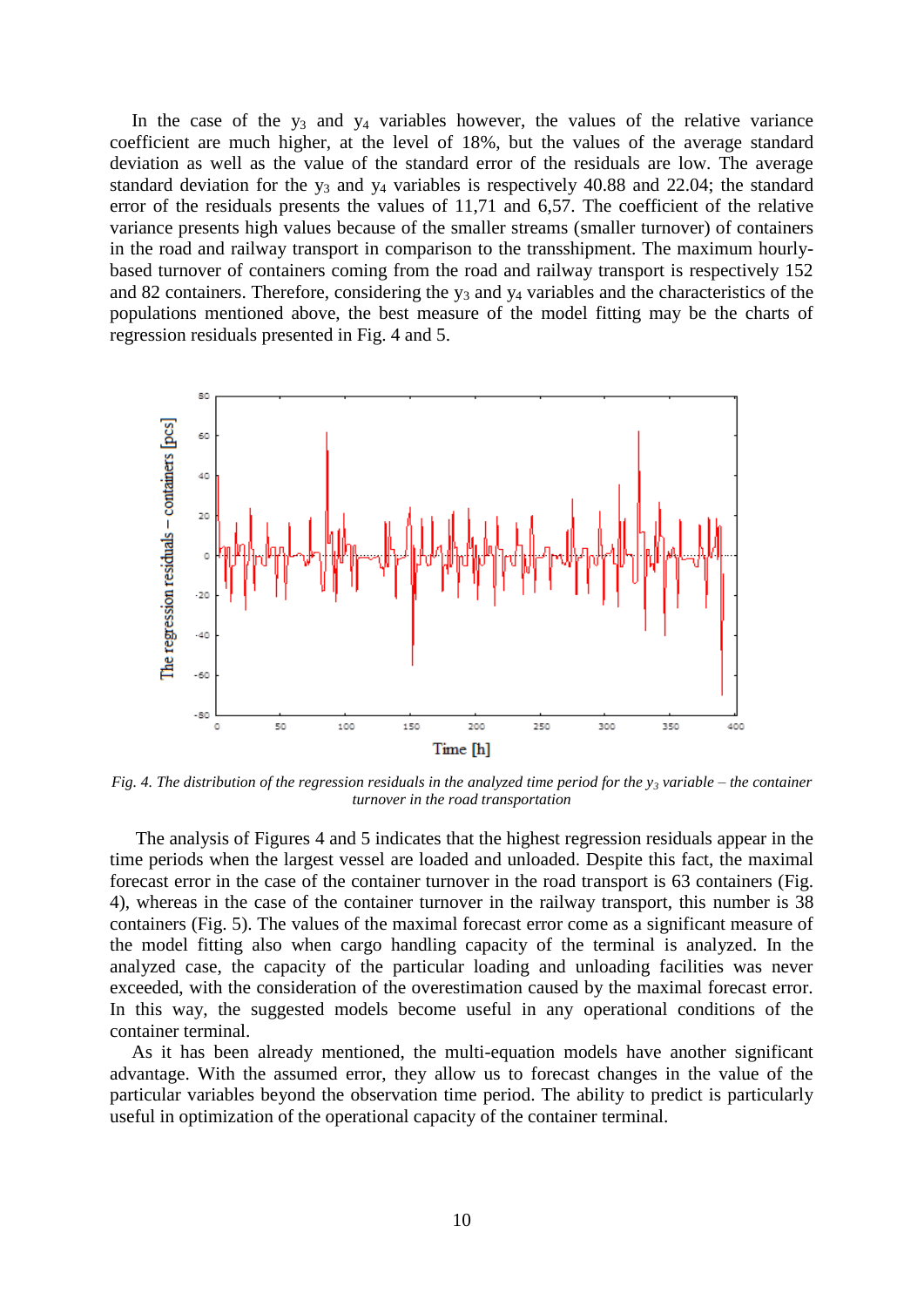

*Fig. 5. The distribution of the regression residuals in the analyzed time period for the y<sup>4</sup> variable – the container turnover in the railway transportation*

In the analyzed case, the k-period moving forecast, where  $k=4$  (hours) was applied. The forecast period was assumed with the consideration of a possibility that there might appear decision-making situations (Fig. 6 and 7).



*Fig. 6. The forecast of the variance pertaining to the value of the y<sup>1</sup> variable – the storage yard occupancy level at the initial 50% storage yard occupancy*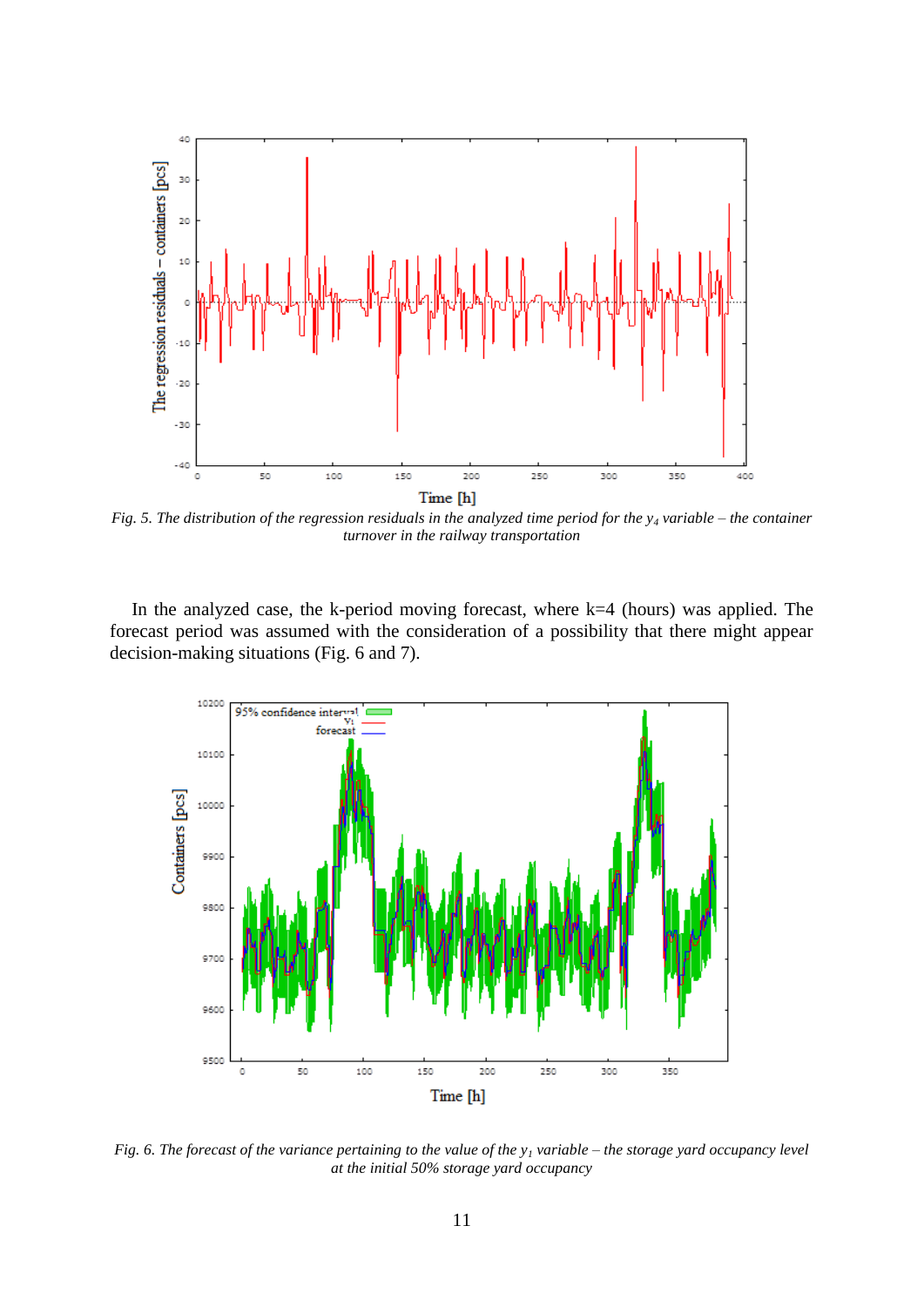For the  $y_1$  variable, that is namely: the storage yard occupancy at the initial 50% of the storage yard occupancy, and the  $y_2$  variable, that is: the container turnover in the maritime transit, the average forecast error was respectively: -1.62% and -1.48%. The average absolute error indicated similar low values for the  $y_1$  variable: 26.277 and for the  $y_2$  variable: 22,084. The similar values were also obtained for the *y<sup>3</sup>* i *y<sup>4</sup>* variables. Here the average forecast error was respectively - 0.40% and 0.27%, whereas the average absolute error indicated the following values: 7.505 and 3.920.



*Fig. 7. The forecast of the variance pertaining to the value of the y<sup>3</sup> variable – the container turnover in the road transport*

An example of the forecast provided in accordance with the assumed models is presented in Fig. 6 and 7 where, apart from the forecast values, the 95% confidence interval is marked in green.

#### **5. Conclusions**

The research indicates that applying the multi-equation models for the analysis of the operational fluidity of a container terminal is well justified because the model fitting to the empirical observations presents a satisfying level. It is caused by the results of the previous research in which the following relations were analyzed: the relation between the length of a vessel and the unloading time of a vessel; the length of a vessel and the number of the carried containers; the hourly-based operation record of the terminal in terms of loading and unloading containers. The hourly-based operation record makes the occupancy level of the storage yards real. This level indicates the values which are considerably below the maximal capacity of the storage yards, with the assumed initial occupancy level of 50%.

The hourly-based record of the terminal operation provides a safe reserve of unoccupied storage space in case of any delays in land transport and any subsequent pile-ups in cargo handling operations, with a real assumption that there will not be any congestion in maritime transport.